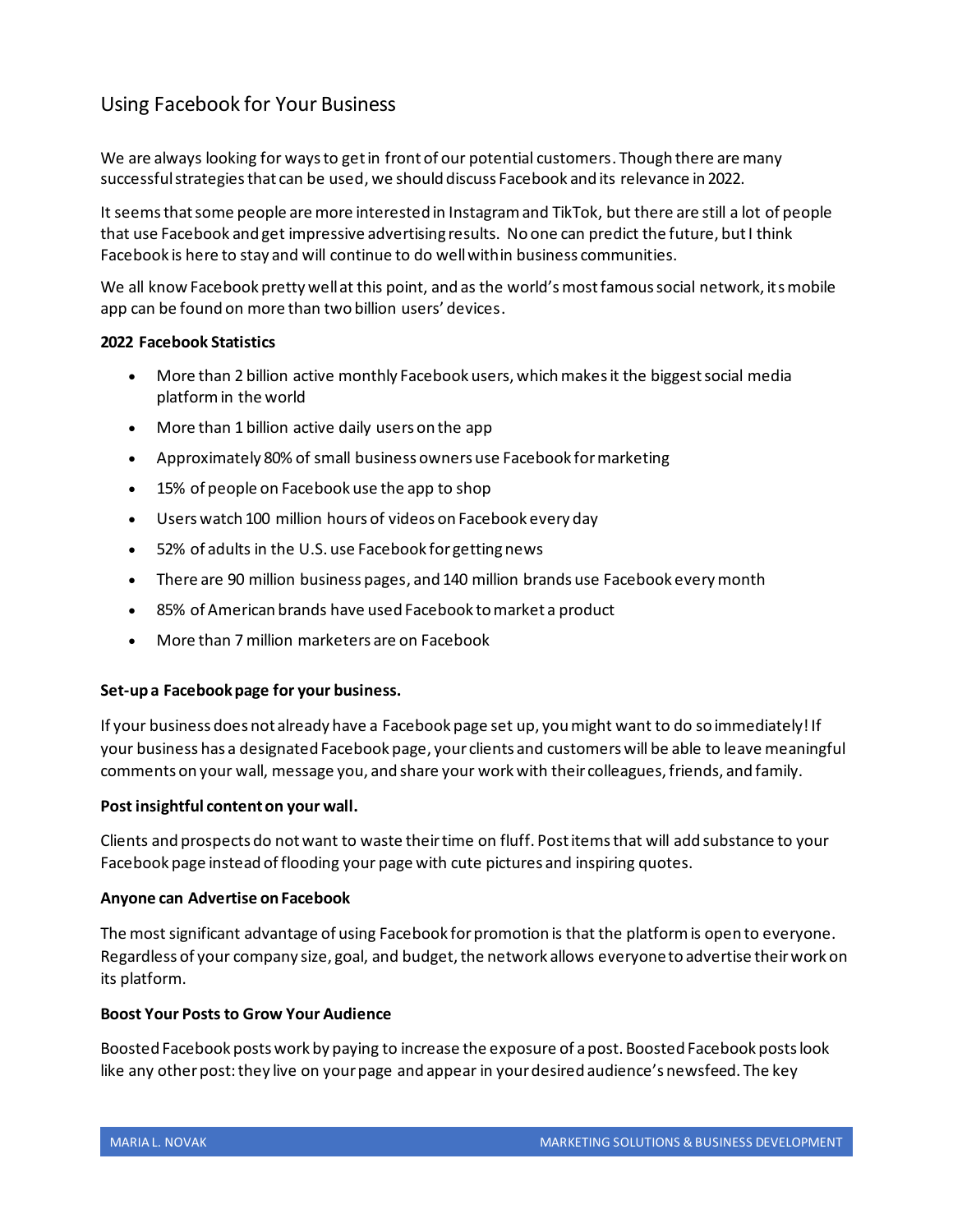difference between a regular post and a boosted post is that the boosted post will allow you to target specific audiences.

Make sure that your boosted post has a great image, a clear call to action, and leads back to your website.

# **Target the Right Audiences**

It's not considered good practice to bombard everyone with sales collateral. Just imagine how you would react if a brand spams you with unlimited promotional material through email and direct messages. Similarly, this would irritate your recipients and send yourmarketing efforts down the drain.

However, with Facebook, you can target the right audience - people who are actually interested in buying your product or service.

The platform boasts a massive database. It stores detailed information about each user, including basic data about gender or age and more detailed demographics like shopping interests or geographical proximity. So, instead of showing your ads to everyone, you can use these information analytics to "microtarget" the right people.

## **Set up Ads to Reach your Unique Business Goals**

Facebook allows you to define the marketing objectives that best serve your business goals. This ensures that you are advertising your brand smartly. It also helps keep track of your goals and determines whether you succeed in achieving them.

Some of the primary advertising objectives that Facebook offers are:

Brand awareness: This objective allows you to create awareness about your business. You can target people who will most probably be interested in your brand.

Lead generation: Helps garner lead information from people interested in your business.

Conversions: This allows you to push people to perform beneficial activities like form fill-outs and downloads from your shopping site or brand app.

## **Decide your own Budget**

While some advertising mediums can be costly, Facebook advertising is relatively affordable. When you choose your ad's objectives, you can set up a budget. You can also set a spending limit.

## **Call to Action button**

Using Facebook's call to action button, you can direct people to any online page: your website, landing page or another social media profile.

Research shows that the posts and ads with the call to action are more effective than plain text.

## **"LIKE" other business pages as your business page**

Just like personal pagesliking a business, you should like them from your business page. Another business seeing that you "liked" themencourages them to visit your page and liking it too.